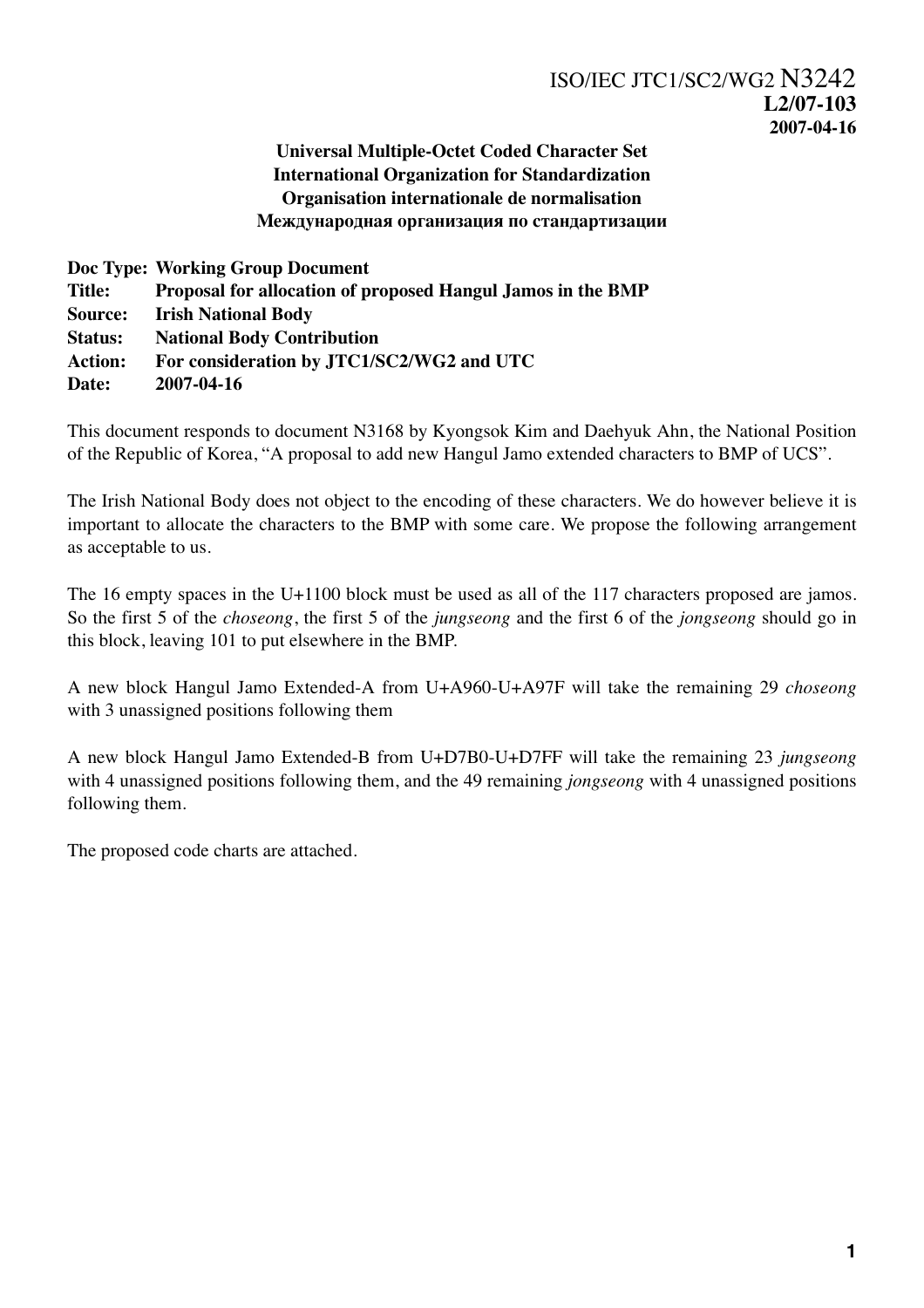## 1100 Hangul Jamo 11FF

|                | 110       | 111        | 112         | 113        | 114        | 115                                  | 116                     | 117              | 118           | 119                                    | 11A              | 11B       | 11 <sub>C</sub>   | 11D                    | 11E       | 11F         |
|----------------|-----------|------------|-------------|------------|------------|--------------------------------------|-------------------------|------------------|---------------|----------------------------------------|------------------|-----------|-------------------|------------------------|-----------|-------------|
| $\mathbf 0$    |           | Е          | HL          | スマ         | △          | 不                                    | HJ<br>$F_{\perp}$<br>ŀ. | ᅰ                | 네             | ᅰ                                      |                  | マフ        | Е                 | 근근                     | 呍         | Ò           |
|                | 1100      | 1110       | 1120        | 1130       | 1140       | 1150                                 | 1160                    | 1170             | 1180          | 1190                                   | 11A0             | 11B0      | 11C0              | 11D0                   | 11E0      | 11F0        |
| $\mathbf{1}$   | フフ        | 立          | 以           | 刀          | Ò7         | ᅑ                                    | ŀ                       | ┯┥               | ᆁ             | ना≢                                    | $\blacksquare$   | 已口        | 立                 | राम                    | ਧਨੋ       | ዕእ          |
|                | 1101      | 1111       | 1121        | 1131       | 1141       | 1151                                 | 1161                    | 1171             | 1181          | 1191                                   | 11A1             | 11B1      | 11C1              | 11D1                   | 11E1      | 11F1        |
| $\overline{2}$ | L         | ক          | 叭           | 刈          | ÒĽ         | 六ヲ                                   | ĥ                       | ᠇᠇               | 土             | ᅰ                                      | . .              | 래         | ਠ                 | 以                      | ਢ         | òΔ          |
|                | 1102      | 1112       | 1122        | 1132       | 1142       | 1152                                 | 1162                    | 1172             | 1182          | 1192                                   | 11A2             | 11B2      | 11C2              | 11D2                   | 11E2      | 11F2        |
| 3              | 匸         | レフ         | 昿           | 加          | ÒIJ        | える                                   | ╞                       |                  | $\Rightarrow$ | ᆓ                                      | F                | 入         | ヿ근                | 邔                      | ᇣ         | 劢           |
|                | 1103      | 1113       | 1123        | 1133       | 1143       | 1153                                 | 1163                    | 1173             | 1183          | 1193                                   | 11A3             | 11B3      | 11C3              | 11D3                   | 11E3      | 11F3        |
| 4              | LL        | ււ         | ᆹ           | 从          | ÒĤ         | ぇ                                    | ĥ                       |                  | ᆄ             | ᠇᠇᠊᠋                                   | F                | ᄙ         | 71                | 래ㅎ                     | 应         | 꾱           |
|                | 1104      | 1114       | 1124        | 1134       | 1144       | 1154                                 | 1164                    | 1174             | 1184          | 1194                                   | <b>11A4</b>      | 11B4      | <b>11C4</b>       | 11D4                   | 11E4      | 11F4        |
| 5              | 己         | ιc<br>1115 | 叺<br>1125   | λÒ<br>1135 | ᇱ          | 六<br>1155                            | ⊣<br>1165               | 1175             | ᅫ<br>1185     | ╤<br>1195                              | 非<br>11A5        | 亞<br>11B5 | レコ<br>11C5        | 권병<br>11D <sub>5</sub> | ਖੋਠੋ      | ぇし<br>11F5  |
|                | 1105      |            |             |            | 1145       |                                      |                         |                  |               |                                        |                  |           |                   |                        | 11E5      |             |
| 6              | □<br>1106 | ᄖ<br>1116  | ᄦ<br>1126   | 入ズ<br>1136 | ÒΔ<br>1146 | 끠<br>1156                            | 引<br>1166               | <u>」</u><br>1176 | 니<br>1186     | 1196                                   | 냐<br><b>11A6</b> | ᄙ<br>11B6 | ιr<br><b>11C6</b> | 改<br>11D6              | ਢ<br>11E6 | ਠੋਦ<br>11F6 |
|                | ロ         | Ľ7         | 以           | スえ         | OO         | 꾱                                    |                         | F                |               |                                        |                  |           |                   |                        |           |             |
| $\overline{7}$ | 1107      | 1117       | 1127        | 1137       | 1147       | 1157                                 | ╕<br>1167               | 1177             | 士<br>1187     | $\rightleftharpoons$<br>1197           | 내<br><b>11A7</b> | 口<br>11B7 | レ入<br>11C7        | もん<br>11D7             | 八<br>11E7 | ਠੋਧ<br>11F7 |
|                | ዝዘ        | 玌          | 戌           | スヲ         | ℺          | ਠੋਠੋ                                 | 引                       | 上                |               | ╟                                      |                  |           |                   |                        |           |             |
| 8              |           |            |             |            |            |                                      |                         |                  | احد           |                                        | 1                | 戸         | LΔ                | 귕                      | 冮         | ਠੋਖੋ        |
|                | 1108      | 1118       | 1128        | 1138       | 1148       | 1158                                 | 1168                    | 1178             | 1188          | 1198                                   | 11A8             | 11B8      | <b>11C8</b>       | 11D8                   | 11E8      | <b>11F8</b> |
| 9              | 入         | ᄙ          | HЕ          | λE         | うえ         | ত                                    | <b>1</b>                | ᅹ                | ᆉ             | 诈                                      | ヿヿ               | 以         | ιE                | ಕೆ                     | んこ        | ठ           |
|                | 1109      | 1119       | 1129        | 1139       | 1149       | 1159                                 | 1169                    | 1179             | 1189          | 1199                                   | 11A9             | 11B9      | <b>11C9</b>       | 11D9                   | 11E9      | 11F9        |
| A              | 入         | ᄚ          | 应           | 矼          | ÒĖ         | 7Ľ                                   | ىد                      | <u>, 구</u>       | ᆊ             | $\begin{array}{c} \square \end{array}$ | 7入               | 入         | ᄓ                 | ᄓ                      | ⁄비        | 几           |
|                | 110A      | 111A       | 112A        | 113A       | 114A       | 115A                                 | 116A                    | 117A             | 118A          | 119A                                   | 11AA             | 11BA      | 11CA              | 11DA                   | 11EA      | 11FA        |
| B              | Ò         | 륳          | ਢ           | ぶ          | Òū         | 认                                    | 내                       | 근                | <u>ᡂ</u>      | J                                      | 乚                | 从         | にこ                | ᇛ                      | ᅀ         | ᄁ           |
|                | 110B      | 111B       | 112B        | 113B       | 114B       | 115B                                 | 116B                    | 117B             | 118B          | 119B                                   | 11AB             | 11BB      | 11CB              | 11DB                   | 11EB      | 11FB        |
| C              | ズ         | ᄜ          | 방           | ス          | Ò          | レズ                                   | ᅬ                       | $\mathcal{A}$    | ᅰ             | J                                      | レズ               | Ò         | マス                | 머                      | ዕገ        | ヿえ          |
|                | 110C      | 111C       | 112C        | 113C       | 114C       | 115C                                 | 116C                    | 117C             | 118C          | 119C                                   | 11AC             | 11BC      | <b>11CC</b>       | 11DC                   | 11EC      | 11FC        |
| D              | ᅏ         | ੲ          | $\lambda$ 7 | グ          | ХÒ         | しさ                                   | حنف                     | ᅽ                | ∓             | ĺ                                      | にる               | 不         | 已                 | 叺                      | 677       | コヨ          |
|                | 110D      | 111D       | 112D        | 113D       | 114D       | 115D                                 | 116D                    | 117D             | 118D          | 119D                                   | 11AD             | 11BD      | 11CD              | 11DD                   | 11ED      | 11FD        |
| E              | え         | ロフ         | 入し          | 入          | ᅎ          | ヒミ                                   | ⊤                       | ᅾ                | ᆎ             | $\blacksquare$                         | 匸                | 六         | 已に                | 叺                      | ბბ        | ヿ゙゙゙゙゙゙゙゙゙゙ |
|                | 110E      | 111E       | 112E        | 113E       | 114E       | 115E                                 | 116E                    | 117E             | 118E          | 119E                                   | 11AE             | 11BE      | 11CE              | 11DE                   | 11EE      | 11FE        |
| $\mathsf{F}$   | ᅴ         | 癿          | <b>XL</b>   | ᄉᄉ         | ᅏ          | $\lceil$ HC $\rceil$<br><u>  F  </u> | ┯                       | ᅿ                | ᠇᠇ᡝ           | $\cdot$                                | 已                | ᅴ         | ᇏ                 | ΠΔ                     | ●न        | LL          |
|                | 110F      | 111F       | 112F        | 113F       | 114F       | 115F                                 | 116F                    | 117F             | 118F          | 119F                                   | 11AF             | 11BF      | 11CF              | 11DF                   | 11EF      | 11FF        |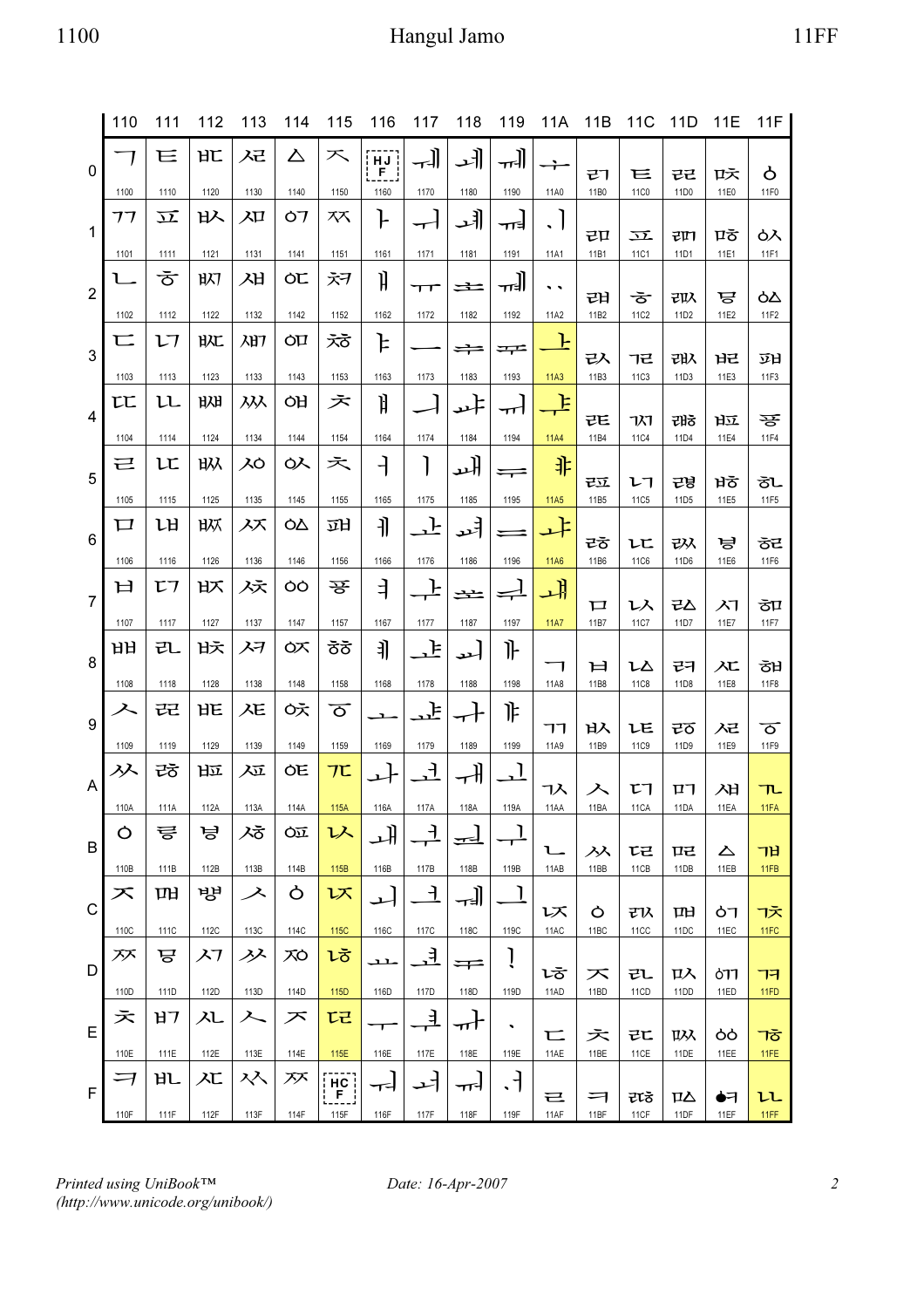|            |         | Note to reviewers: This is a preliminary proposal. The code | 1125        | ᄥ              | HANGUL CHOSEONG PIEUP-SSANGSIOS      |
|------------|---------|-------------------------------------------------------------|-------------|----------------|--------------------------------------|
|            |         | points shown are merely suggestions for a possible          | 1126        | ᄦ              | HANGUL CHOSEONG PIEUP-SIOS-CIEUC     |
| placement. |         |                                                             | 1127        | ᄧ              | HANGUL CHOSEONG PIEUP-CIEUC          |
|            |         |                                                             | 1128        | ᄨ              | HANGUL CHOSEONG PIEUP-CHIEUCH        |
|            |         | The aliases in this block represent the Jamo short names.   | 1129        | HE             | HANGUL CHOSEONG PIEUP-THIEUTH        |
|            |         | Korean combining alphabet                                   | 112A        | 匝              | HANGUL CHOSEONG PIEUP-PHIEUPH        |
|            |         |                                                             | 112B        | 능              | HANGUL CHOSEONG KAPYEOUNPIEUP        |
|            |         | Initial consonants                                          | <b>112C</b> | 뱽              |                                      |
|            |         |                                                             |             | ᄭ              | HANGUL CHOSEONG KAPYEOUNSSANGPIEUP   |
| 1100       |         | HANGUL CHOSEONG KIYEOK                                      | 112D        | ᄮ              | HANGUL CHOSEONG SIOS-KIYEOK          |
|            |         | $=G$                                                        | 112E        |                | HANGUL CHOSEONG SIOS-NIEUN           |
| 1101       | 77      | HANGUL CHOSEONG SSANGKIYEOK                                 | 112F        | ᇨ              | HANGUL CHOSEONG SIOS-TIKEUT          |
|            |         | $=GG$                                                       | 1130        | ᄰ              | HANGUL CHOSEONG SIOS-RIEUL           |
| 1102       | ┕       | HANGUL CHOSEONG NIEUN                                       | 1131        | ᄺ              | HANGUL CHOSEONG SIOS-MIEUM           |
|            |         | $= N$                                                       | 1132        | ᇪ              | HANGUL CHOSEONG SIOS-PIEUP           |
| 1103       | 匸       | HANGUL CHOSEONG TIKEUT                                      | 1133        | 깨              | HANGUL CHOSEONG SIOS-PIEUP-KIYEOK    |
|            |         | $= D$                                                       | 1134        | ᄴ              | HANGUL CHOSEONG SIOS-SSANGSIOS       |
| 1104       | τt      | HANGUL CHOSEONG SSANGTIKEUT                                 | 1135        | ᄵ              | HANGUL CHOSEONG SIOS-IEUNG           |
|            |         | $=$ DD                                                      | 1136        | ᄶ              | HANGUL CHOSEONG SIOS-CIEUC           |
| 1105       | ㄹ       | HANGUL CHOSEONG RIEUL                                       | 1137        | 冹              | HANGUL CHOSEONG SIOS-CHIEUCH         |
|            |         | $=$ R                                                       | 1138        | ᄸ              | HANGUL CHOSEONG SIOS-KHIEUKH         |
| 1106       | 口       | HANGUL CHOSEONG MIEUM                                       | 1139        | ᄹ              | HANGUL CHOSEONG SIOS-THIEUTH         |
|            |         | $=M$                                                        | 113A        | 应              | HANGUL CHOSEONG SIOS-PHIEUPH         |
| 1107       | 日       | HANGUL CHOSEONG PIEUP                                       | 113B        | ᄻ              | HANGUL CHOSEONG SIOS-HIEUH           |
|            |         | $=$ B                                                       | 113C        | ↗              |                                      |
| 1108       | ᄈ       | HANGUL CHOSEONG SSANGPIEUP                                  |             | ᄽ              | HANGUL CHOSEONG CHITUEUMSIOS         |
|            |         | $=$ BB                                                      | 113D        | ᄉ              | HANGUL CHOSEONG CHITUEUMSSANGSIOS    |
| 1109       | ᄉ       | HANGUL CHOSEONG SIOS                                        | 113E        |                | HANGUL CHOSEONG CEONGCHIEUMSIOS      |
|            |         | $=$ S                                                       | 113F        | ᄿ              | HANGUL CHOSEONG                      |
| 110A       | ᄽ       | HANGUL CHOSEONG SSANGSIOS                                   |             | △              | CEONGCHIEUMSSANGSIOS                 |
|            |         | $=$ SS                                                      | 1140        | O <sub>7</sub> | HANGUL CHOSEONG PANSIOS              |
| 110B       | $\circ$ | HANGUL CHOSEONG IEUNG                                       | 1141        | OC             | HANGUL CHOSEONG IEUNG-KIYEOK         |
| 110C       | ᄎ       | HANGUL CHOSEONG CIEUC                                       | 1142        |                | HANGUL CHOSEONG IEUNG-TIKEUT         |
|            |         | $=$ J                                                       | 1143        | ÒIJ            | HANGUL CHOSEONG IEUNG-MIEUM          |
| 110D       | ᅏ       | HANGUL CHOSEONG SSANGCIEUC                                  | 1144        | ᅄ              | HANGUL CHOSEONG IEUNG-PIEUP          |
|            |         | $=$ JJ                                                      | 1145        | ᅅ              | HANGUL CHOSEONG IEUNG-SIOS           |
| 110E       | ᄎ       | HANGUL CHOSEONG CHIEUCH                                     | 1146        | ÒΔ             | HANGUL CHOSEONG IEUNG-PANSIOS        |
|            |         | $= C$                                                       | 1147        | ÒÒ             | HANGUL CHOSEONG SSANGIEUNG           |
| 110F       | 乛       | HANGUL CHOSEONG KHIEUKH                                     | 1148        | ᅈ              | HANGUL CHOSEONG IEUNG-CIEUC          |
|            |         | $=$ K                                                       | 1149        | ᅉ              | HANGUL CHOSEONG IEUNG-CHIEUCH        |
| 1110       | ᄐ       | HANGUL CHOSEONG THIEUTH                                     | 114A        | OE             | HANGUL CHOSEONG IEUNG-THIEUTH        |
|            |         | $= T$                                                       | 114B        | 哑              | HANGUL CHOSEONG IEUNG-PHIEUPH        |
| 1111       | ᄑ       | HANGUL CHOSEONG PHIEUPH                                     | 114C        | Ò              | HANGUL CHOSEONG YESIEUNG             |
|            |         |                                                             | 114D        | ᅍ              | HANGUL CHOSEONG CIEUC-IEUNG          |
| 1112       | ㅎ       | HANGUL CHOSEONG HIEUH                                       | 114E        | ᅎ              | HANGUL CHOSEONG CHITUEUMCIEUC        |
|            |         | $=$ H                                                       | 114F        | ᅏ              | HANGUL CHOSEONG CHITUEUMSSANGCIEUC   |
| 1113       | ĻΤ      | HANGUL CHOSEONG NIEUN-KIYEOK                                | 1150        | ᄌ              | HANGUL CHOSEONG CEONGCHIEUMCIEUC     |
| 1114       | u       | HANGUL CHOSEONG SSANGNIEUN                                  | 1151        | ᅑ              | <b>HANGUL CHOSEONG</b>               |
| 1115       | u       | HANGUL CHOSEONG NIEUN-TIKEUT                                |             |                | CEONGCHIEUMSSANGCIEUC                |
| 1116       | ᄖ       | HANGUL CHOSEONG NIEUN-PIEUP                                 | 1152        | ᅒ              | HANGUL CHOSEONG CHIEUCH-KHIEUKH      |
| 1117       | τ7      | HANGUL CHOSEONG TIKEUT-KIYEOK                               | 1153        | 茄              | HANGUL CHOSEONG CHIEUCH-HIEUH        |
| 1118       | 玌       | HANGUL CHOSEONG RIEUL-NIEUN                                 | 1154        | ᅔ              | HANGUL CHOSEONG CHITUEUMCHIEUCH      |
| 1119       | ᄙ       | HANGUL CHOSEONG SSANGRIEUL                                  | 1155        | ᄎ              |                                      |
| 111A       | ಕೆ      | HANGUL CHOSEONG RIEUL-HIEUH                                 | 1156        | 퍠              | HANGUL CHOSEONG CEONGCHIEUMCHIEUCH   |
| 111B       | 륳       | HANGUL CHOSEONG KAPYEOUNRIEUL                               |             | ਝ              | HANGUL CHOSEONG PHIEUPH-PIEUP        |
| 111C       | ᄜ       | HANGUL CHOSEONG MIEUM-PIEUP                                 | 1157        | ਠੋਠੋ           | HANGUL CHOSEONG KAPYEOUNPHIEUPH      |
|            | ᇦ       |                                                             | 1158        |                | HANGUL CHOSEONG SSANGHIEUH           |
| 111D       | ษา      | HANGUL CHOSEONG KAPYEOUNMIEUM                               | 1159        | ত              | HANGUL CHOSEONG YEORINHIEUH          |
| 111E       | 癿       | HANGUL CHOSEONG PIEUP-KIYEOK                                |             |                | <b>Old Hangul initial consonants</b> |
| 111F       | ᄠ       | HANGUL CHOSEONG PIEUP-NIEUN                                 |             |                |                                      |
| 1120       | 叺       | HANGUL CHOSEONG PIEUP-TIKEUT                                | 115A        | 7C             | HANGUL CHOSEONG KIYEOK-TIKEUT        |
| 1121       |         | HANGUL CHOSEONG PIEUP-SIOS                                  | 115B        | 以              | HANGUL CHOSEONG NIEUN-SIOS           |
| 1122       | ᄢ       | HANGUL CHOSEONG PIEUP-SIOS-KIYEOK                           | 115C        | ᆬ              | HANGUL CHOSEONG NIEUN-CIEUC          |
| 1123       | 昿       | HANGUL CHOSEONG PIEUP-SIOS-TIKEUT                           | 115D        | ιõ             | HANGUL CHOSEONG NIEUN-HIEUH          |
| 1124       | ᄡ       | HANGUL CHOSEONG PIEUP-SIOS-PIEUP                            | 115E        | τg             | HANGUL CHOSEONG TIKEUT-RIEUL         |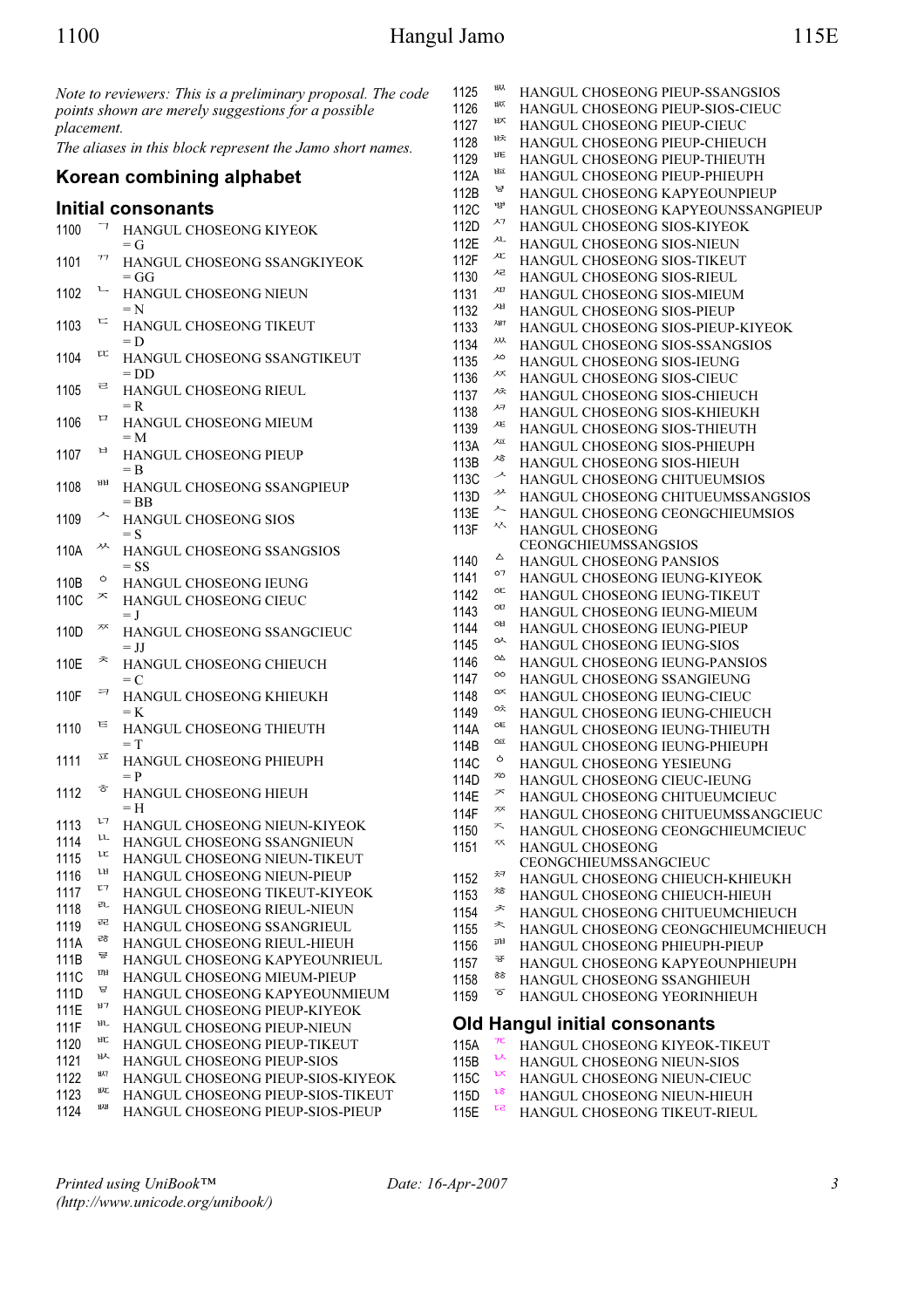# 115F Hangul Jamo 11B3

|              |                                                                    | Initial consonant                                    | 1186         |                          | HANGUL JUNGSEONG YO-YEO                                  |
|--------------|--------------------------------------------------------------------|------------------------------------------------------|--------------|--------------------------|----------------------------------------------------------|
| 115F         |                                                                    | HANGUL CHOSEONG FILLER                               | 1187<br>1188 | ڪت                       | HANGUL JUNGSEONG YO-O<br>HANGUL JUNGSEONG YO-I           |
|              |                                                                    |                                                      | 1189         |                          | $\rightarrow$ HANGUL JUNGSEONG U-A                       |
|              |                                                                    | <b>Medial vowels</b>                                 | 118A         | ᆊ                        | HANGUL JUNGSEONG U-AE                                    |
| 1160         | $\begin{bmatrix} \mathbf{H} \mathbf{J} \ \mathbf{F} \end{bmatrix}$ | HANGUL JUNGSEONG FILLER                              | 118B         |                          | ᆋ HANGUL JUNGSEONG U-EO-EU                               |
| 1161         | ŀ                                                                  | HANGUL JUNGSEONG A                                   | 118C         |                          | THE HANGUL JUNGSEONG U-YE                                |
| 1162         | H                                                                  | $= A$                                                | 118D         |                          | $\equiv$ HANGUL JUNGSEONG U-U                            |
|              |                                                                    | HANGUL JUNGSEONG AE<br>$=AE$                         | 118E         |                          | + HANGUL JUNGSEONG YU-A                                  |
| 1163         | Þ                                                                  | HANGUL JUNGSEONG YA                                  | 118F         |                          | THE HANGUL JUNGSEONG YU-EO                               |
|              |                                                                    | $= YA$                                               | 1190         |                          | THE HANGUL JUNGSEONG YU-E                                |
| 1164         | Ħ                                                                  | HANGUL JUNGSEONG YAE                                 | 1191         | ᆊ                        | HANGUL JUNGSEONG YU-YEO                                  |
|              |                                                                    | $= YAE$                                              | 1192         | ᅰ                        | HANGUL JUNGSEONG YU-YE                                   |
| 1165         | ₹.                                                                 | HANGUL JUNGSEONG EO                                  | 1193         | $\frac{1}{2}$            | HANGUL JUNGSEONG YU-U                                    |
|              |                                                                    | $=$ EO                                               | 1194         |                          | THE HANGUL JUNGSEONG YU-I                                |
| 1166         | FF.                                                                | HANGUL JUNGSEONG E                                   | 1195         | ᆕ                        | HANGUL JUNGSEONG EU-U                                    |
|              |                                                                    | $=$ E                                                | 1196         |                          | = HANGUL JUNGSEONG EU-EU                                 |
| 1167         | ╡                                                                  | HANGUL JUNGSEONG YEO                                 | 1197         |                          | $\rightleftharpoons$ HANGUL JUNGSEONG YI-U               |
|              | 非                                                                  | $=$ YEO                                              | 1198         | $\mathbb{I}$             | HANGUL JUNGSEONG I-A                                     |
| 1168         |                                                                    | HANGUL JUNGSEONG YE<br>$= YE$                        | 1199         | ╠                        | HANGUL JUNGSEONG I-YA                                    |
| 1169         | $\overline{\phantom{a}}$                                           | HANGUL JUNGSEONG O                                   | 119A         |                          | <sup>-1</sup> HANGUL JUNGSEONG I-O                       |
|              |                                                                    | $= 0$                                                | 119B         | $\overline{+}$           | <b>HANGUL JUNGSEONG I-U</b>                              |
| 116A         | ᅪ                                                                  | HANGUL JUNGSEONG WA                                  | 119C         | $\perp$                  | HANGUL JUNGSEONG I-EU                                    |
|              |                                                                    | $= WA$                                               | 119D         | $\mathbf{I}$             | HANGUL JUNGSEONG I-ARAEA                                 |
| 116B         | ᅫ                                                                  | HANGUL JUNGSEONG WAE                                 | 119E         | $\sim$                   | HANGUL JUNGSEONG ARAEA                                   |
|              |                                                                    | $=$ WAE                                              | 119F         | .1                       | HANGUL JUNGSEONG ARAEA-EO                                |
| 116C         | ᅿ                                                                  | HANGUL JUNGSEONG OE                                  | 11A0         |                          | → HANGUL JUNGSEONG ARAEA-U                               |
|              |                                                                    | $=$ OE                                               | 11A1         | $\cdot$                  | HANGUL JUNGSEONG ARAEA-I                                 |
| 116D         | مقف                                                                | HANGUL JUNGSEONG YO                                  | 11A2         | $\ddot{\phantom{0}}$     | HANGUL JUNGSEONG SSANGARAEA                              |
| 116E         | $\overline{\phantom{m}}$                                           | $= YO$<br>HANGUL JUNGSEONG U                         |              |                          | <b>Old Hangul medial vowels</b>                          |
|              |                                                                    | $=$ U                                                | 11A3         |                          | $\overrightarrow{v}$ HANGUL JUNGSEONG A-EU               |
| 116F         | ᅯ                                                                  | HANGUL JUNGSEONG WEO                                 | 11A4         |                          | $\overline{f}$ HANGUL JUNGSEONG YA-U                     |
|              |                                                                    | $=$ WEO                                              | 11A5         | 非                        | HANGUL JUNGSEONG YEO-YA                                  |
| 1170         | ᅰ                                                                  | HANGUL JUNGSEONG WE                                  | 11A6         |                          | + HANGUL JUNGSEONG O-YA                                  |
|              |                                                                    | $= WE$                                               | 11A7         |                          | <b>HANGUL JUNGSEONG O-YAE</b>                            |
| 1171         | ᅱ                                                                  | HANGUL JUNGSEONG WI                                  |              |                          | <b>Final consonants</b>                                  |
| 1172         | $\tau\tau$                                                         | $= WI$<br>HANGUL JUNGSEONG YU                        | 11A8         | $\overline{\phantom{0}}$ | HANGUL JONGSEONG KIYEOK                                  |
|              |                                                                    | $= YU$                                               |              |                          | $= G$                                                    |
| 1173         | $\overline{\phantom{m}}$                                           | HANGUL JUNGSEONG EU                                  | 11A9         | <b>TT</b>                | HANGUL JONGSEONG SSANGKIYEOK                             |
|              |                                                                    | = EU                                                 |              |                          | = GG                                                     |
| 1174         |                                                                    | $-$ HANGUL JUNGSEONG YI<br>$= YI$                    |              |                          | 11AA <sub>7</sub> HANGUL JONGSEONG KIYEOK-SIOS<br>$=$ GS |
| 1175         | Τ.                                                                 | HANGUL JUNGSEONG I                                   | 11AB         | $\mathbf{L}$             | HANGUL JONGSEONG NIEUN                                   |
|              |                                                                    | $=$ $\overline{1}$                                   |              |                          | $=N$                                                     |
| 1176         | ᅸ                                                                  | <b>HANGUL JUNGSEONG A-O</b>                          | 11AC         | $\nu \bar{\lambda}$      | HANGUL JONGSEONG NIEUN-CIEUC                             |
| 1177         | ᆤ                                                                  | HANGUL JUNGSEONG A-U                                 |              |                          | $=$ NJ                                                   |
| 1178         | ᅸ                                                                  | <b>HANGUL JUNGSEONG YA-O</b>                         | 11AD         | しき                       | HANGUL JONGSEONG NIEUN-HIEUH                             |
| 1179         | ᅸ                                                                  | HANGUL JUNGSEONG YA-YO                               |              |                          | $=$ NH                                                   |
| 117A         | ᅺ                                                                  | HANGUL JUNGSEONG EO-O                                | 11AE         | 亡                        | HANGUL JONGSEONG TIKEUT                                  |
| 117B         | $\rightarrow$                                                      | HANGUL JUNGSEONG EO-U                                |              |                          | $= D$                                                    |
| 117C         | ᅼ                                                                  | HANGUL JUNGSEONG EO-EU                               | 11AF         | $\overline{a}$           | HANGUL JONGSEONG RIEUL<br>$=$ L                          |
| 117D         | ᅽ                                                                  | HANGUL JUNGSEONG YEO-O                               | 11B0         |                          | HANGUL JONGSEONG RIEUL-KIYEOK                            |
| 117E         | ᅾ                                                                  | HANGUL JUNGSEONG YEO-U                               |              | ਦਾ                       | $=$ LG                                                   |
| 117F         | ᅿ                                                                  | HANGUL JUNGSEONG O-EO                                | 11B1         | E <sub>II</sub>          | HANGUL JONGSEONG RIEUL-MIEUM                             |
| 1180         | ᆀ                                                                  | HANGUL JUNGSEONG O-E                                 |              |                          | $= LM$                                                   |
| 1181         | ᆁ                                                                  | HANGUL JUNGSEONG O-YE                                | 11B2         | ਦਖ਼                      | HANGUL JONGSEONG RIEUL-PIEUP                             |
| 1182         | $\Rightarrow$                                                      | HANGUL JUNGSEONG O-O                                 |              |                          | $=$ LB                                                   |
| 1183         | ≑                                                                  | HANGUL JUNGSEONG O-U                                 | 11B3         | $\overline{z}$           | HANGUL JONGSEONG RIEUL-SIOS                              |
| 1184<br>1185 | ᅫ                                                                  | ** HANGUL JUNGSEONG YO-YA<br>HANGUL JUNGSEONG YO-YAE |              |                          | $=$ LS                                                   |
|              |                                                                    |                                                      |              |                          |                                                          |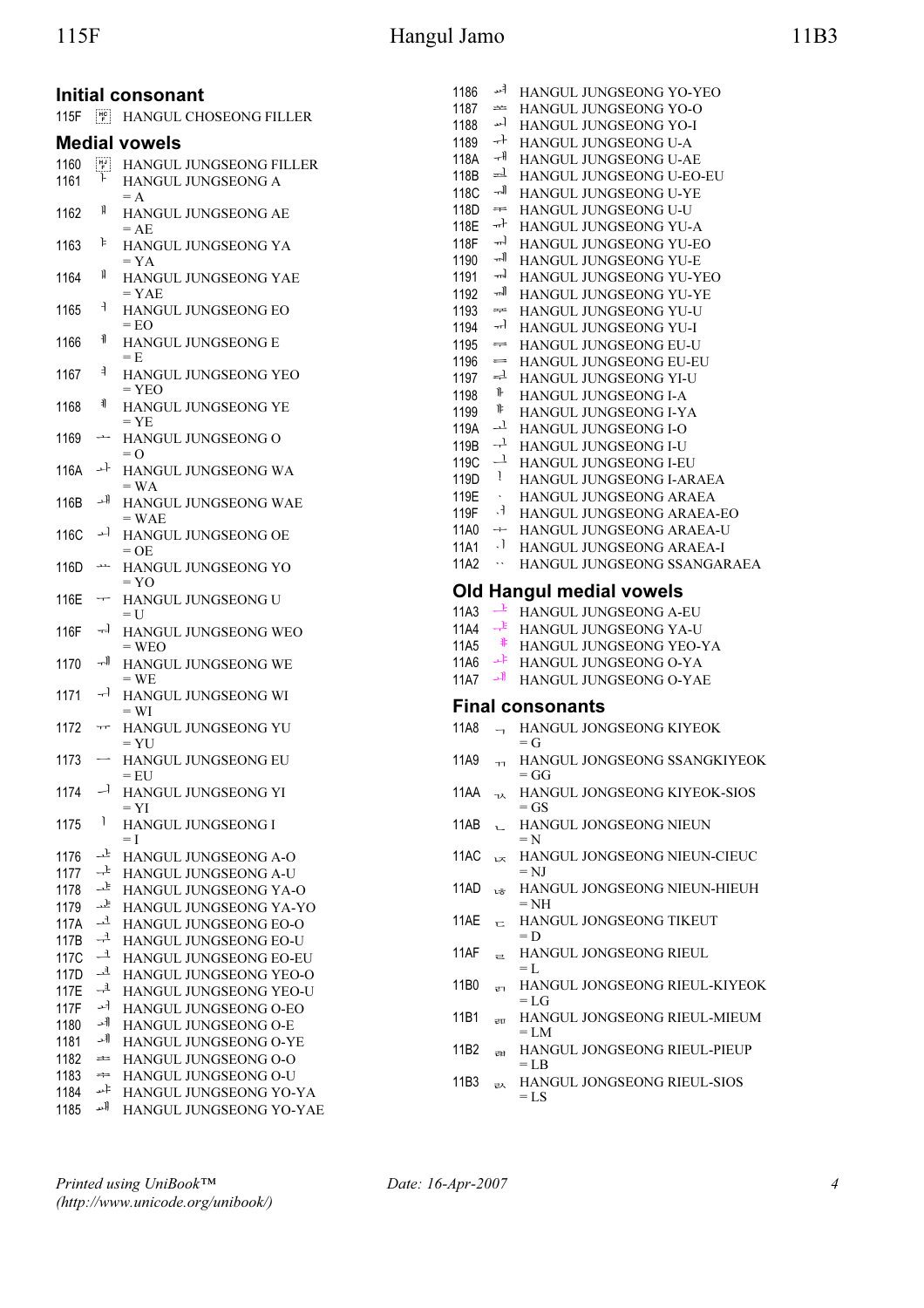# 11B4 Hangul Jamo

|--|

| 11B4                | EE.                     | HANGUL JONGSEONG RIEUL-THIEUTH                                     | 11E4         | 哑                                         | HANGUL JONGSEONG PIEUP-PHIEUPH                                      |
|---------------------|-------------------------|--------------------------------------------------------------------|--------------|-------------------------------------------|---------------------------------------------------------------------|
| 11B <sub>5</sub>    | 료                       | $= L T$<br>HANGUL JONGSEONG RIEUL-PHIEUPH                          | 11E5<br>11E6 | ਮੇਨੋ<br>ਸ਼੍ਰੇ                             | HANGUL JONGSEONG PIEUP-HIEUH<br>HANGUL JONGSEONG KAPYEOUNPIEUP      |
|                     |                         | $=$ $LP$                                                           | 11E7         | $\lambda$                                 | HANGUL JONGSEONG SIOS-KIYEOK                                        |
| 11B6                | ਦਨੋ                     | HANGUL JONGSEONG RIEUL-HIEUH                                       | 11E8         | $\lambda E$                               | HANGUL JONGSEONG SIOS-TIKEUT                                        |
|                     |                         | $= LH$                                                             | 11E9         | ᇩ                                         | HANGUL JONGSEONG SIOS-RIEUL                                         |
| 11B7                | $\Box$                  | HANGUL JONGSEONG MIEUM<br>$=M$                                     | 11EA         | ᇪ                                         | HANGUL JONGSEONG SIOS-PIEUP                                         |
| 11B8                | $\mathbf{H}$            | HANGUL JONGSEONG PIEUP                                             | 11EB         | $\Delta$                                  | HANGUL JONGSEONG PANSIOS                                            |
|                     |                         | $=$ B                                                              | 11EC<br>11ED | 67                                        | HANGUL JONGSEONG IEUNG-KIYEOK<br>HANGUL JONGSEONG IEUNG-SSANGKIYEOK |
| 11B9                | <sub>ዝ</sub> ኢ          | HANGUL JONGSEONG PIEUP-SIOS                                        | 11EE         | 6T1<br>òò                                 | HANGUL JONGSEONG SSANGIEUNG                                         |
|                     |                         | $=$ BS                                                             | 11EF         | $\bullet$                                 | HANGUL JONGSEONG IEUNG-KHIEUKH                                      |
| 11BA                | $\lambda$               | HANGUL JONGSEONG SIOS<br>$=$ S                                     | 11F0         | $\delta$                                  | HANGUL JONGSEONG YESIEUNG                                           |
| 11BB                | ᆻ                       | HANGUL JONGSEONG SSANGSIOS                                         | 11F1         | ልአ                                        | HANGUL JONGSEONG YESIEUNG-SIOS                                      |
|                     |                         | $=$ SS                                                             | 11F2         | òΔ                                        | HANGUL JONGSEONG YESIEUNG-PANSIOS                                   |
| 11BC                | $\circ$                 | HANGUL JONGSEONG IEUNG                                             | 11F3         | $\overline{v}$ H                          | HANGUL JONGSEONG PHIEUPH-PIEUP                                      |
|                     |                         | $= NG$                                                             | 11F4         | 琴                                         | HANGUL JONGSEONG KAPYEOUNPHIEUPH                                    |
| 11BD                | $\overline{\mathbf{X}}$ | HANGUL JONGSEONG CIEUC                                             | 11F5<br>11F6 | ðι.                                       | HANGUL JONGSEONG HIEUH-NIEUN                                        |
| 11BE                |                         | $=$ J                                                              | 11F7         | ਣੋਵ                                       | HANGUL JONGSEONG HIEUH-RIEUL<br>HANGUL JONGSEONG HIEUH-MIEUM        |
|                     | 夫                       | HANGUL JONGSEONG CHIEUCH<br>$= C$                                  | 11F8         | ਠੋਧ<br>ੱਖੋ                                | HANGUL JONGSEONG HIEUH-PIEUP                                        |
| 11BF                | $\blacksquare$          | HANGUL JONGSEONG KHIEUKH                                           | 11F9         | $\overline{\sigma}$                       | HANGUL JONGSEONG YEORINHIEUH                                        |
|                     |                         | $=$ K                                                              |              |                                           |                                                                     |
| 11 <sub>C0</sub>    | $\equiv$                | HANGUL JONGSEONG THIEUTH                                           |              |                                           | <b>Old Hangul final consonants</b>                                  |
|                     |                         | $= T$                                                              | 11FA         | $\mathbf{m}$ .                            | HANGUL JONGSEONG KIYEOK-NIEUN                                       |
| 11C1                | $\overline{\mathbf{X}}$ | HANGUL JONGSEONG PHIEUPH<br>$= P$                                  | 11FB         | n <sub>H</sub>                            | HANGUL JONGSEONG KIYEOK-PIEUP                                       |
| 11C2                | $\dot{\sigma}$          | HANGUL JONGSEONG HIEUH                                             | 11FC<br>11FD | $\overline{\mathbf{x}}$                   | HANGUL JONGSEONG KIYEOK-CHIEUCH<br>HANGUL JONGSEONG KIYEOK-KHIEUK   |
|                     |                         | $=$ H                                                              | 11FE         | $\overline{1}$<br>$\overline{\mathbf{r}}$ | HANGUL JONGSEONG KIYEOK-HIEUH                                       |
| <b>11C3</b>         | TE.                     | HANGUL JONGSEONG KIYEOK-RIEUL                                      | 11FF         | u                                         | HANGUL JONGSEONG SSANGNIEUN                                         |
| <b>11C4</b>         | $\n  W$                 | HANGUL JONGSEONG KIYEOK-SIOS-KIYEOK                                |              |                                           |                                                                     |
| <b>11C5</b>         | $\mathbf{L}$            | HANGUL JONGSEONG NIEUN-KIYEOK                                      |              |                                           |                                                                     |
| <b>11C6</b>         | ιc                      | HANGUL JONGSEONG NIEUN-TIKEUT                                      |              |                                           |                                                                     |
| 11C7                | ιx                      | HANGUL JONGSEONG NIEUN-SIOS                                        |              |                                           |                                                                     |
| <b>11C8</b>         | ιΔ                      | HANGUL JONGSEONG NIEUN-PANSIOS                                     |              |                                           |                                                                     |
| <b>11C9</b><br>11CA | ιE                      | HANGUL JONGSEONG NIEUN-THIEUTH                                     |              |                                           |                                                                     |
| 11CB                | E1                      | HANGUL JONGSEONG TIKEUT-KIYEOK<br>HANGUL JONGSEONG TIKEUT-RIEUL    |              |                                           |                                                                     |
| 11CC                | $\mathfrak{r}$<br>₹R    | HANGUL JONGSEONG RIEUL-KIYEOK-SIOS                                 |              |                                           |                                                                     |
| 11CD                | $\overline{z}$          | HANGUL JONGSEONG RIEUL-NIEUN                                       |              |                                           |                                                                     |
| 11CE                | ₹c                      | HANGUL JONGSEONG RIEUL-TIKEUT                                      |              |                                           |                                                                     |
| 11CF                | えびる                     | HANGUL JONGSEONG RIEUL-TIKEUT-HIEUH                                |              |                                           |                                                                     |
| 11D0                | ਦਦ                      | HANGUL JONGSEONG SSANGRIEUL                                        |              |                                           |                                                                     |
| 11D1                | राग                     | HANGUL JONGSEONG RIEUL-MIEUM-KIYEOK                                |              |                                           |                                                                     |
| 11D2                | <b>FILX</b>             | HANGUL JONGSEONG RIEUL-MIEUM-SIOS                                  |              |                                           |                                                                     |
| 11D3                | ᇓ                       | HANGUL JONGSEONG RIEUL-PIEUP-SIOS                                  |              |                                           |                                                                     |
| 11D4                | 괣충                      | HANGUL JONGSEONG RIEUL-PIEUP-HIEUH                                 |              |                                           |                                                                     |
| 11D <sub>5</sub>    | ਦੁਝ                     | HANGUL JONGSEONG RIEUL-KAPYEOUNPIEUP                               |              |                                           |                                                                     |
| 11D6                | $\overline{v}$          | HANGUL JONGSEONG RIEUL-SSANGSIOS<br>HANGUL JONGSEONG RIEUL-PANSIOS |              |                                           |                                                                     |
| 11D7<br>11D8        |                         |                                                                    |              |                                           |                                                                     |
|                     | $E_{\Delta}$            |                                                                    |              |                                           |                                                                     |
|                     | ᇘ                       | HANGUL JONGSEONG RIEUL-KHIEUKH                                     |              |                                           |                                                                     |
| 11D9                | ਦਨ                      | HANGUL JONGSEONG RIEUL-YEORINHIEUH                                 |              |                                           |                                                                     |
| 11DA                | $\overline{u}$          | HANGUL JONGSEONG MIEUM-KIYEOK                                      |              |                                           |                                                                     |
| 11DB<br>11DC        | πz<br>$\mathbf{m}$      | HANGUL JONGSEONG MIEUM-RIEUL<br>HANGUL JONGSEONG MIEUM-PIEUP       |              |                                           |                                                                     |
| 11DD                | ᇝ                       | HANGUL JONGSEONG MIEUM-SIOS                                        |              |                                           |                                                                     |
| 11DE                | $\mathbf{w}$            | HANGUL JONGSEONG MIEUM-SSANGSIOS                                   |              |                                           |                                                                     |
| 11DF                | ΠΔ                      | HANGUL JONGSEONG MIEUM-PANSIOS                                     |              |                                           |                                                                     |
| 11E0                | 마.                      | HANGUL JONGSEONG MIEUM-CHIEUCH                                     |              |                                           |                                                                     |
| 11E1                | $\vec{u}$ ਨੇ            | HANGUL JONGSEONG MIEUM-HIEUH                                       |              |                                           |                                                                     |
| 11E2<br>11E3        | ਢ<br>ਮਦ                 | HANGUL JONGSEONG KAPYEOUNMIEUM<br>HANGUL JONGSEONG PIEUP-RIEUL     |              |                                           |                                                                     |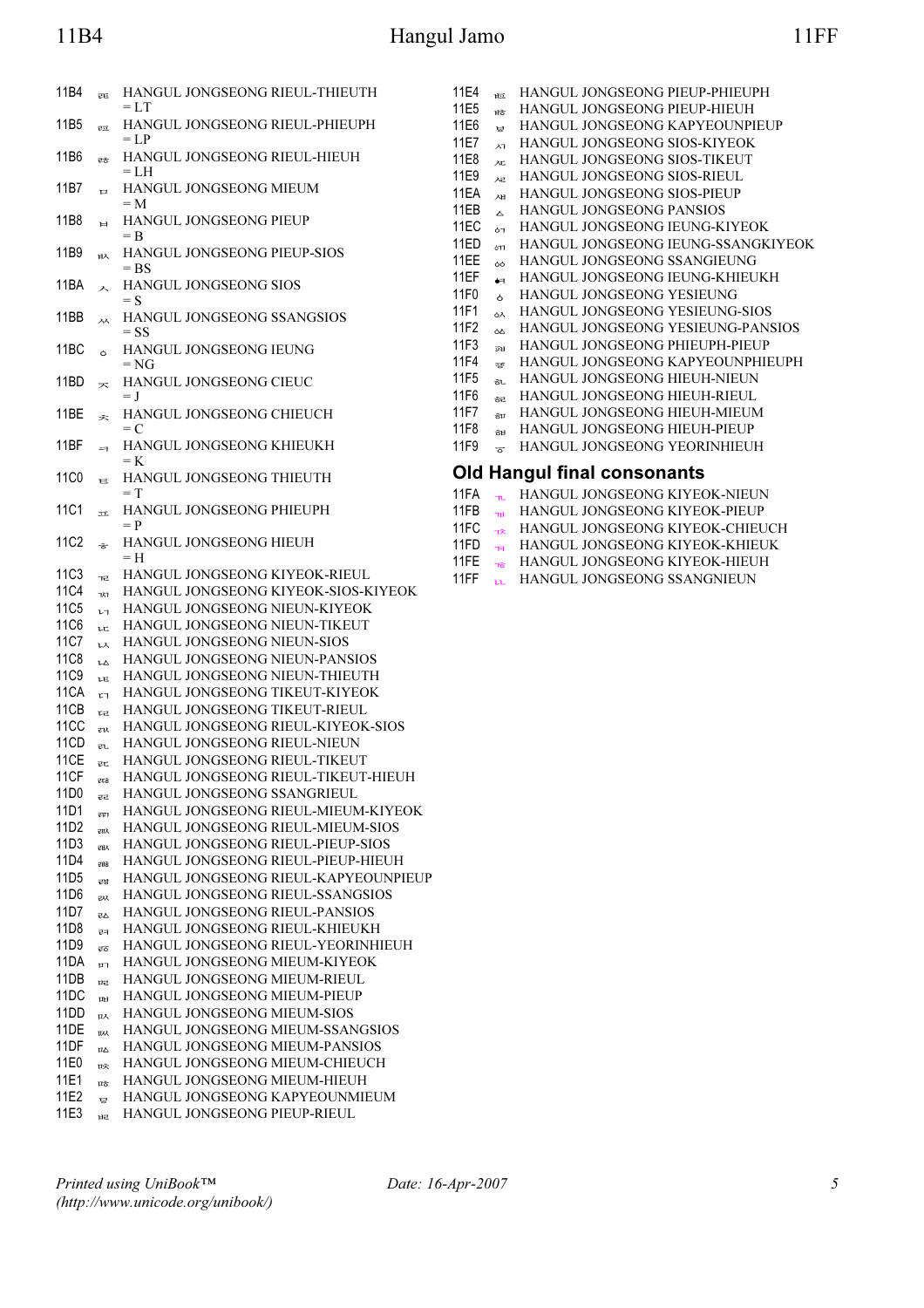|                | A96       | A97                                       |
|----------------|-----------|-------------------------------------------|
| 0              | τu        | $\overline{\mathbf{u}}$                   |
|                | A960      | A970                                      |
| 1              | ГH        | 叺                                         |
|                | A961      | A971                                      |
| $\overline{c}$ | ひ         | <b>HYE</b>                                |
|                | A962      | A972                                      |
| 3              | 以         | ロングス せいしょう せいしょう はんしゃく はんしゃく しゅうしょう せいしゅう |
|                | A963      | A973                                      |
| 4              | マフ        | ਖੋਠੋ                                      |
|                | A964      | A974                                      |
| 5              | रा        | 邲                                         |
|                | A965      | A975                                      |
| 6              | 元         | ᅌ๋                                        |
|                | A966      | A976                                      |
| 7              | 江         | ੇਨੋ                                       |
|                | A967      | A977                                      |
| 8              | 口         | 欢る                                        |
|                | A968      | A978                                      |
| 9              | 래         | EE                                        |
|                | A969      | A979                                      |
| A              | 래<br>A96A | ত্ৰত<br><b>A97A</b>                       |
|                |           |                                           |
| B              | 려<br>A96B | る入<br><b>A97B</b>                         |
|                | 1χ        | ōō                                        |
| С              | A96C      | 497C                                      |
|                | マス        |                                           |
|                | A96D      |                                           |
| Ē              | ココ        |                                           |
|                | A96E      |                                           |
| F              | 17        |                                           |
|                | A96F      |                                           |

Printed using UniBook™ (http://www.unicode.org/unibook/)

Date: 16-Apr-2007 6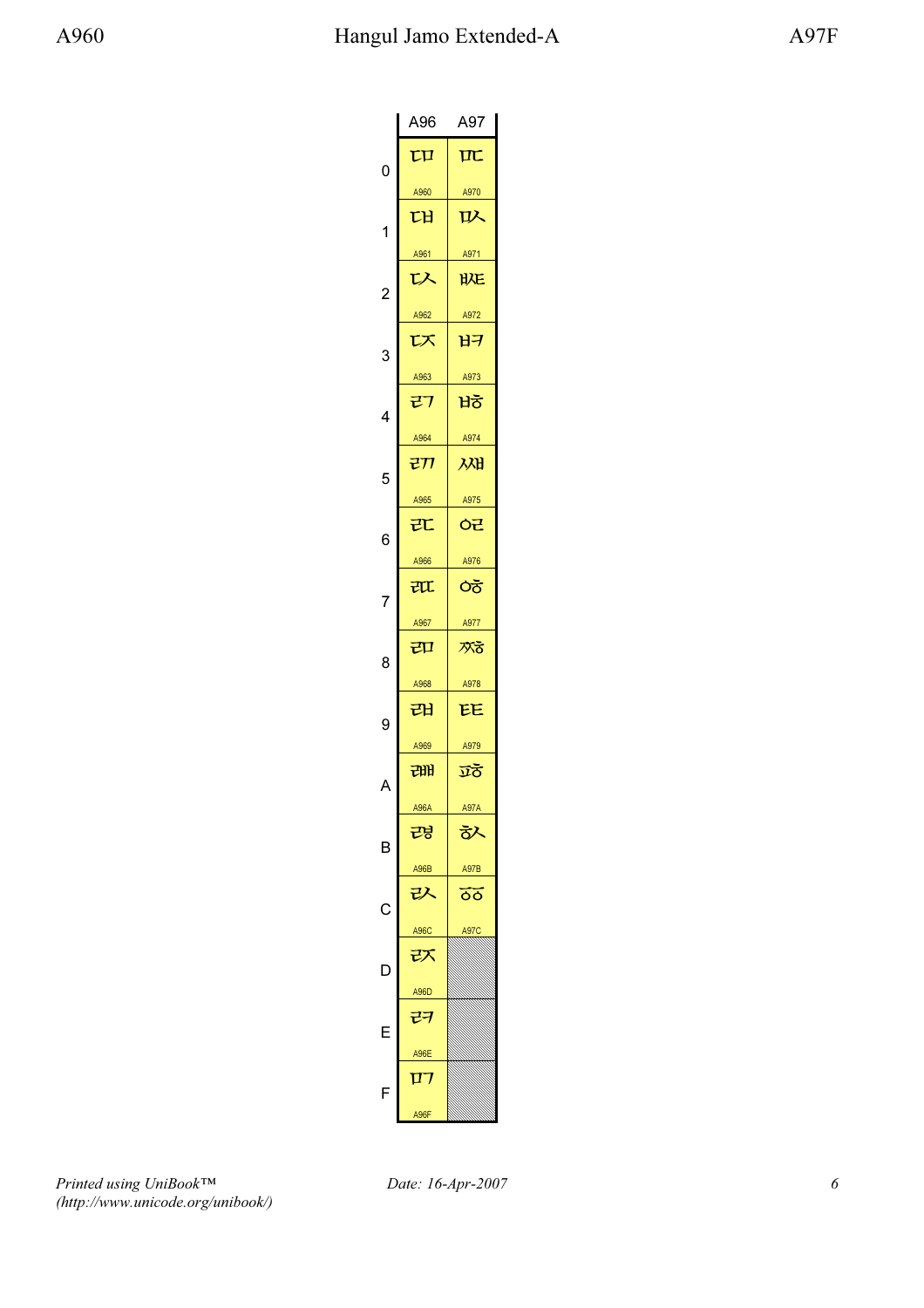Note to reviewers: This is a preliminary proposal. The code points shown are merely suggestions for a possible placement.

## Korean combining alphabet

### Old Hangul initial consonants

| A960 | τu   | <b>HANGUL CHOSEONG TIKEUT-MIEUM</b>    |
|------|------|----------------------------------------|
| A961 | ᄜ    | <b>HANGUL CHOSEONG TIKEUT-PIEUP</b>    |
| A962 | ᇇ    | <b>HANGUL CHOSEONG TIKEUT-SIOS</b>     |
| A963 | ᆬ    | <b>HANGUL CHOSEONG TIKEUT-CIEUC</b>    |
| A964 | ゼフ   | HANGUL CHOSEONG RIEUL-KIYEOK           |
| A965 | रπ   | HANGUL CHOSEONG RIEUL-SSANGKIYEOK      |
| A966 | 讧    | HANGUL CHOSEONG RIEUL-TIKEUT           |
| A967 | राा  | HANGUL CHOSEONG RIEUL-SSANGTIKEUT      |
| A968 | 司    | HANGUL CHOSEONG RIEUL-MIEUM            |
| A969 | ᆲ    | <b>HANGUL CHOSEONG RIEUL-PIEUP</b>     |
| A96A | रभा  | HANGUL CHOSEONG RIEUL-SSANGPIEUP       |
| A96B | 魂    | HANGUL CHOSEONG RIEUL-KAPYEOUNPIEUP    |
| A96C | ᆳ    | <b>HANGUL CHOSEONG RIEUL-SIOS</b>      |
| A96D | 云    | HANGUL CHOSEONG RIEUL-CIEUC            |
| A96E | 己ヲ   | HANGUL CHOSEONG RIEUL-KHIEUK           |
| A96F | 117  | HANGUL CHOSEONG MIEUM-KIYEOK           |
| A970 | ŢΓC  | <b>HANGUL CHOSEONG MIEUM-TIKEUT</b>    |
| A971 | ᇝ    | <b>HANGUL CHOSEONG MIEUM-SIOS</b>      |
| A972 | 昵    | HANGUL CHOSEONG PIEUP-SIOS-THIEUTH     |
| A973 | 田子   | HANGUL CHOSEONG PIEUP-KHIEUK           |
| A974 | ਮੋਠੋ | HANGUL CHOSEONG PIEUP-HIEUH            |
| A975 | 观    | <b>HANGUL CHOSEONG SSANGSIOS-PIEUP</b> |
| A976 | ᇛ    | HANGUL CHOSEONG IEUNG-RIEUL            |
| A977 | ೦ಕ   | HANGUL CHOSEONG IEUNG-HIEUH            |
| A978 | 欢る   | HANGUL CHOSEONG SSANGCIEUC-HIEUH       |
| A979 | EE   | HANGUL CHOSEONG SSANGTHIEUTH           |
| A97A | ਹਨੋ  | HANGUL CHOSEONG PHIEUPH-HIEUH          |
| A97B | 氷    | HANGUL CHOSEONG HIEUH-SIOS             |
| A97C | ठॅठ  | HANGUL CHOSEONG SSANGYEORINHIEUH       |
|      |      |                                        |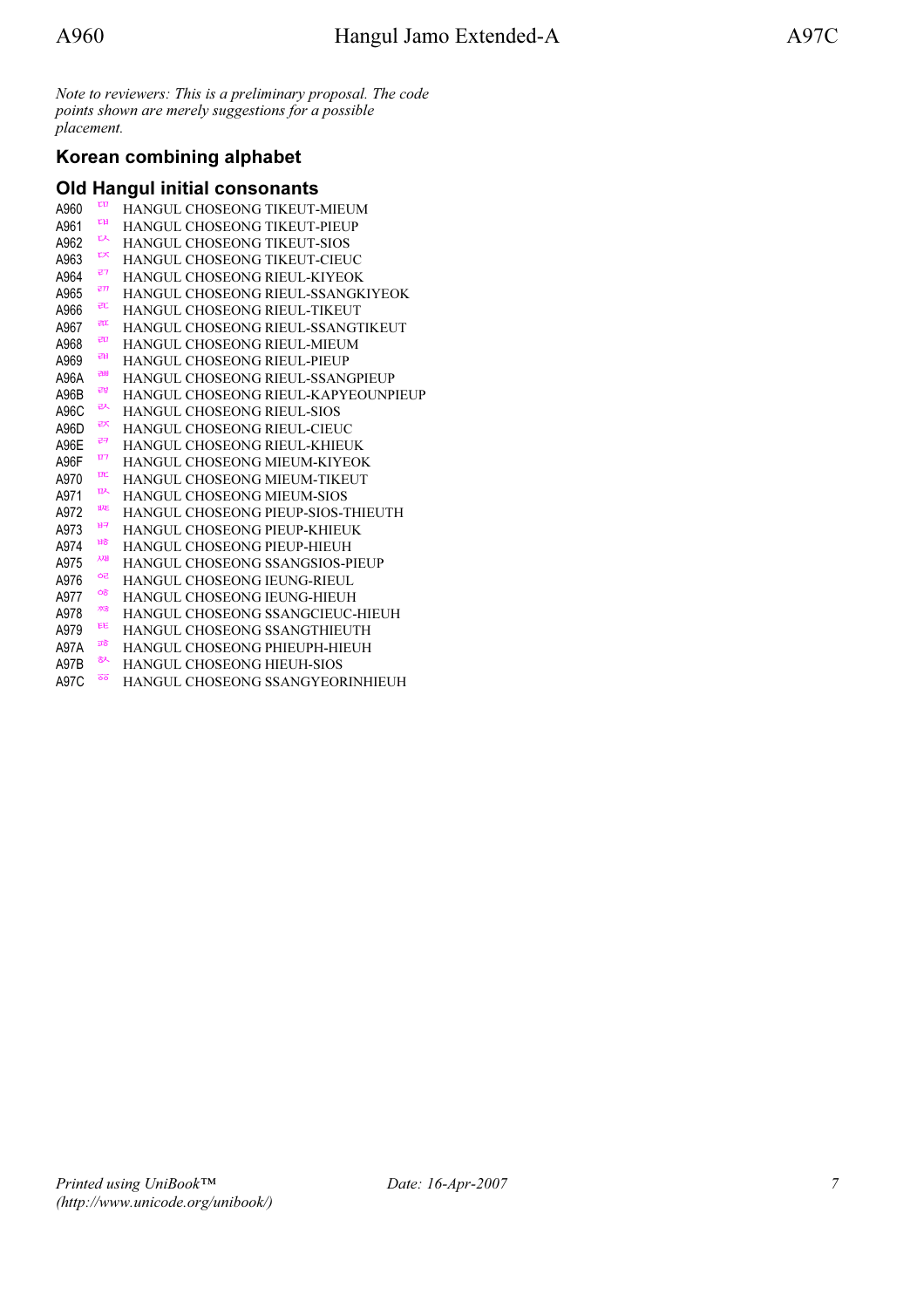|                | D7B           | D7C         | D7D          | D7E          | D7F       |
|----------------|---------------|-------------|--------------|--------------|-----------|
| 0              | ᅿ             | 川           | レ入           | $\mathbf{H}$ | 冹         |
|                | D7B0          | D7C0        | <b>D7D0</b>  | D7E0         | D7F0      |
| 1              | $\Rightarrow$ | ᆛ           | <b>TXT</b>   | 叫入           | 疋         |
|                | D7B1          | D7C1        | D7D1         | D7E1         | D7F1      |
| $\overline{c}$ | ᅪ             | <u>. J</u>  | 以            | 叹            | ぶ         |
|                | <b>D7B2</b>   | D7C2        | D7D2         | D7E2         | D7F2      |
| 3              | 놰             | ᆛ           | 戉            | HL           | ᄊ         |
|                | D7B3          | D7C3        | D7D3         | D7E3         | D7F3      |
| 4              | ᅿ             | 11          | <b>TE</b>    | 版            | 24        |
|                | D7B4          | D7C4        | D7D4         | D7E4         | D7F4      |
| 5              | ᆸ             | $\Box$      | टाा          | 凹            | òП        |
|                | <b>D7B5</b>   | D7C5        | <b>D7D5</b>  | D7E5         | D7F5      |
| 6              | -11           | े. भी       | ₹ाठे         | ਮੋਮੋ         | おお        |
|                | D7B6          | <b>D7C6</b> | D7D6         | D7E6         | D7F6      |
| 7              | ᆊ             |             | च्छन         | HXL          | 지         |
|                | D7B7          |             | D7D7         | D7E7         | D7F7      |
| 8              | 示<br>D7B8     |             | राह<br>D7D8  | 认<br>D7E8    | 재<br>D7F8 |
|                |               |             |              |              |           |
| 9              |               |             | 래            | 吠            | スズ        |
|                | D7B9          |             | D7D9         | D7E9         | D7F9      |
| A              |               |             | 词            | 冲            | 环         |
|                | D7BA          |             | D7DA         | D7EA         | D7FA      |
| B              | F             | レ己          | そう           | 겨냥           | 匹         |
|                | D7BB          | D7CB        | D7DB         | D7EB         | D7FB      |
| C              | Ξ             |             |              |              |           |
|                | D7BC          | レえ<br>D7CC  | ಕೆಂಕ<br>D7DC | 从<br>D7EC    |           |
|                | JF.           |             |              |              |           |
| D              | D7BD          | τc<br>D7CD  | 륳<br>D7DD    | 欢<br>D7ED    |           |
|                | 阴             |             |              |              |           |
| E              |               | 吅           | 叿            | <u>λΔ</u>    |           |
|                | D7BE          | D7CE        | D7DE         | D7EE         |           |
| F              | 13            | ᄜ           | μu.          | ᄶ            |           |
|                | D7BF          | D7CF        | D7DF         | D7EF         |           |

Printed using UniBook™ (http://www.unicode.org/unibook/)